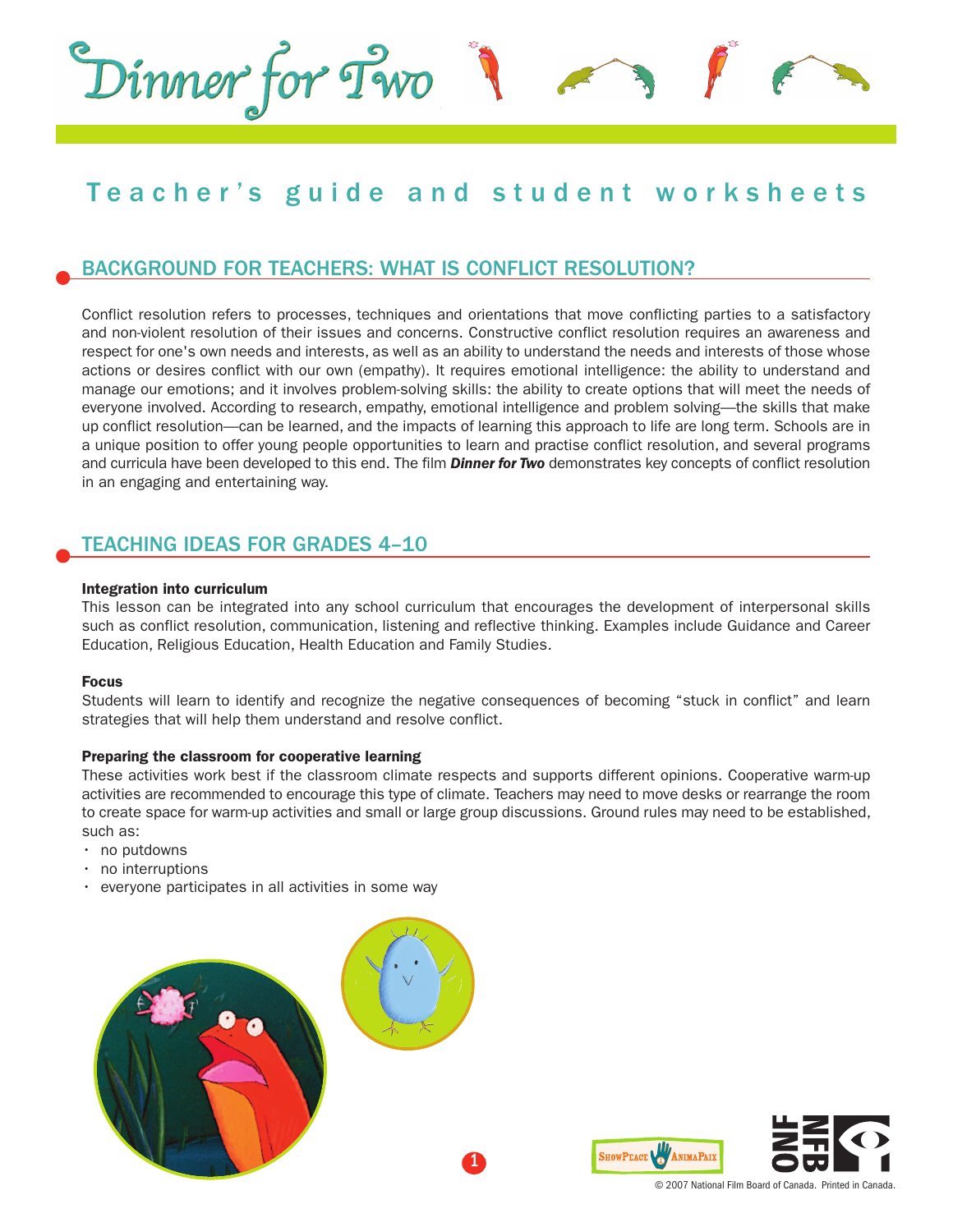

## **Lesson**

Duration: One 75-minute lesson or two 40-minute lessons

#### **Teacher preparation**

- View the film *Dinner for Two* with the discussion questions and/or Worksheet 1 and 2 (pages 4 and 5) in hand. Write down your own observations and add any questions/comments not included in discussion or student worksheets.
- Photocopy Worksheets 1 and 2 for students.
- Order a DVD projector for the classroom.

#### **Learning objectives**

Students will:

- 1. Identify characteristics of conflict and recognize negative and positive consequences of conflict.
- 2. Explore ways to change the progression of the conflict BEFORE it does damage.
- 3. Understand the difference between competition and cooperation in interpersonal relationships and learn the benefits of cooperation.
- 4. Recognize different roles played out in conflict (disputants, bystanders, mediators).

## **Activities**

#### **A. Previewing Activities**

- 1. WHAT IS CONFLICT? WORD ASSOCIATION ACTIVITY: Write "conflict" on the board or chart paper and ask the class to think of as many words as possible to describe conflict. Record all responses. Ask if these words indicate positive or negative associations with conflict (most groups will say "negative") and then ask the group to think of some positive reasons to have conflict and how sometimes a conflict can make things better.
- 2. Ask students to think of (or draw a picture of) a conflict they had recently with a classmate, friend, sibling, parent, etc. Then ask: What was the outcome of the conflict? (Was it bad or good?) If it ended badly, did you feel like you lost something important? What was it that you lost? If it ended well, why do you think things worked out? Was there someone else who helped sort things out? Did someone decide to apologize? Did the situation become *unimportant for some reason?*

Explain that *Dinner for Two* dramatizes a conflict and ways to work it out.

#### **B. View** *Dinner for Two*

#### **C. Post-viewing activities**

1. CHANGING THE DIRECTION OF CONFLICT

Ask younger viewers to retell the story to determine which elements they caught and which ones they may have missed. After you are certain that everyone understands the story, explain that some things may have been done differently, even before the frog came along, to change the outcome of the conflict to a more positive one. Have students break into groups of two to complete Worksheet 1.

You may ask students to use role-playing to create dialogue for the events in the video or to write dialogue down without role-playing. After students complete Worksheet 1*,* get together as a class and share how their changes would have affected the story and changed the direction of the conflict.



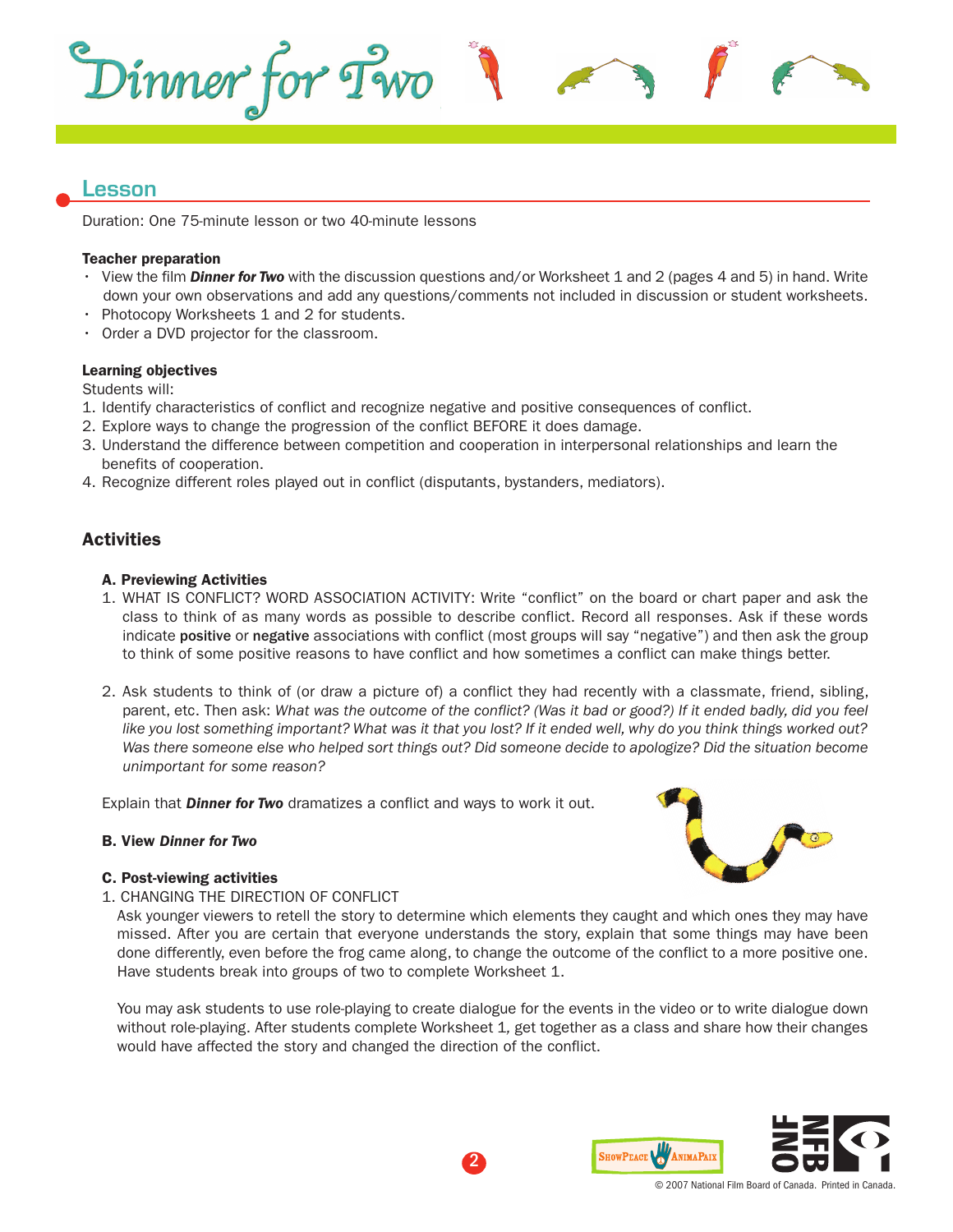

#### 2. COMPETITION VERSUS COOPERATION Write the following on the board or chart paper:

COMPETING: I Win/You Lose "My way or the highway." COOPERATING: I Win/You Win "Let's both try to get what we need!"

Ask the group to give examples of competition and cooperation in the rain forest and/or in everyday life (in the classroom, on the playground, in sports, in the family). Then lead the class in exploring the benefits/downsides of competition and cooperation. Point out the dilemma the chameleons face when they limit themselves to competition. (The more they compete, the more they lose!) *Were there opportunities for the chameleons to reach* a cooperative solution before the frog intervened? Why didn't the chameleons take advantage of them? What are *some reasons that people might get stuck in a losing situation?*

Have students complete Worksheet 2 (as a writing or role-playing exercise). Afterwards, as a class share the results of their "cooperative" role-play. (You could ask them to perform the role-plays for the whole group to see what win/win solutions were possible.)

#### 3. CONFLICT ROLES

Show the film a second time, asking the group to observe all the parties directly or indirectly involved in the conflict. Ask: *Which animal(s) played the roles of disputant (individual in conflict); innocent victim; town crier/gossip; opportunist; on-looker; mediator (someone who tries to help others sort out a "win/win" solution)?*

Ask students to think of a real conflict in which they have been involved and/or have them to write a reflective paragraph on the role they normally play in a dispute. *Is it a role that fuels the conflict, maintains it or helps resolve it?*

### **D. Closing reflections**

Ask students to hand in worksheets and to regroup for a closing discussion. Invite students to share one thing they learned from the film about conflict and/or conflict resolution.

#### **Suggested assessment and evaluation**

- Completion of worksheets.
- Participation in previewing activities.
- Participation in large group discussion.
- Evaluation of worksheets and reflective discussion to determine if learning objectives were successfully met.





3



© 2007 National Film Board of Canada. Printed in Canada.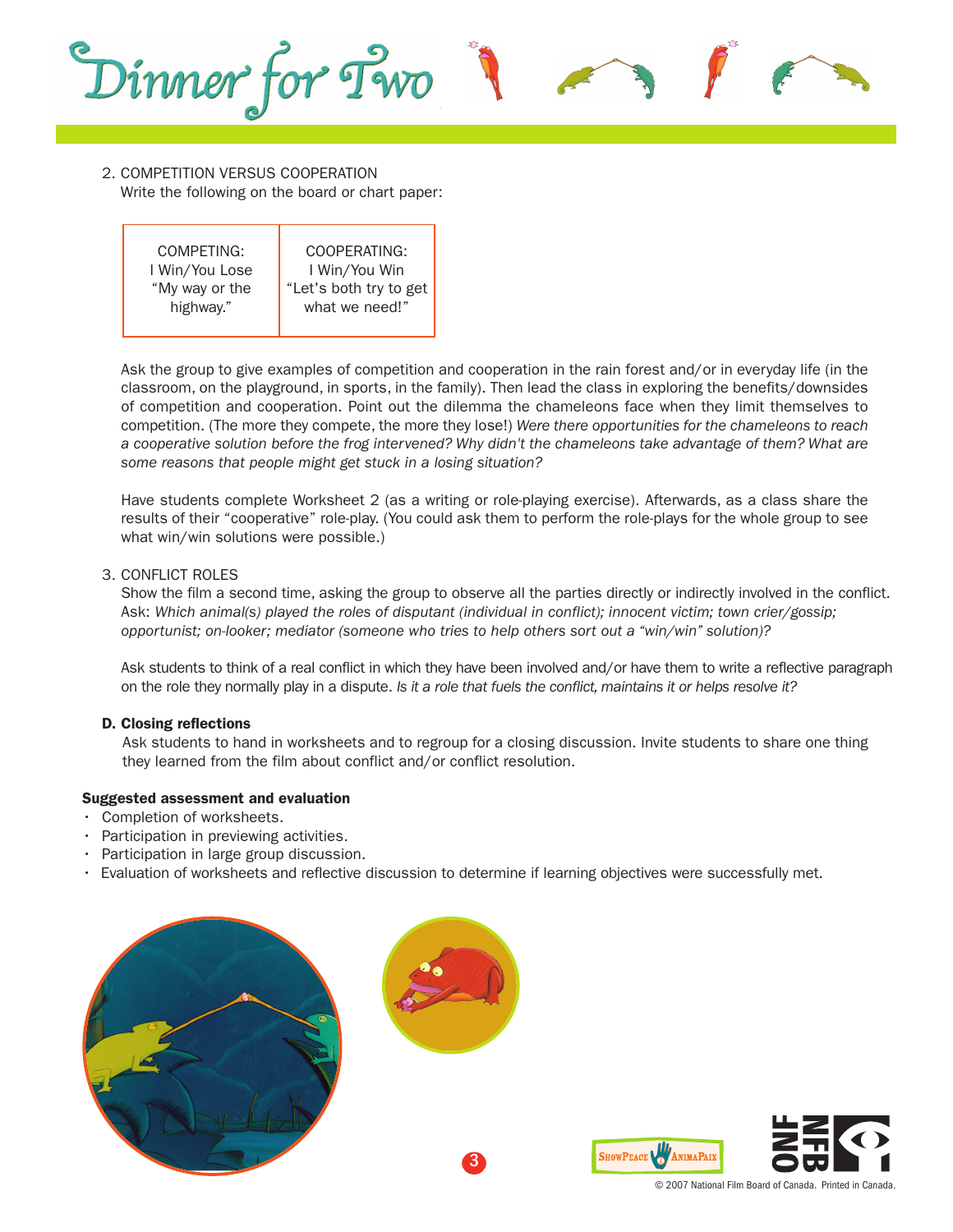

#### **Name:**

1

**Worksheet Re-directing Conflict**

1. Divide the first four scenes of the film *Dinner for Two* into "scenes" or "action points" and label the scenes according to the main action points in the film.

SCENE ONE

SCENE TWO

SCENE THREE

SCENE FOUR

**2.** Choose one of the first few scenes (above) and write (or role-play) a 6-line dialogue between the two chameleons. What might they be saying to each other?

**SCENE** 

CHAMELEON 1:

CHAMELEON 2:

CHAMELEON 1:

CHAMELEON 2:

CHAMELEON 1:

CHAMELEON 2:

3. Now, re-write the scene above or role-play a NEW dialogue, using DIFFERENT words that may help to CHANGE the outcome of the conflict and RESOLVE the conflict to everyone's satisfaction.

**SCENE** 

- CHAMELEON 1:
- CHAMELEON 2:
- CHAMELEON 1:
- CHAMEL FON 2.

CHAMELEON 1:

CHAMELEON 2:

Summary:

What things can you do and what words work best to help STOP conflict from getting out of control? Write your response on a separate piece of paper or on the back of this worksheet.

4